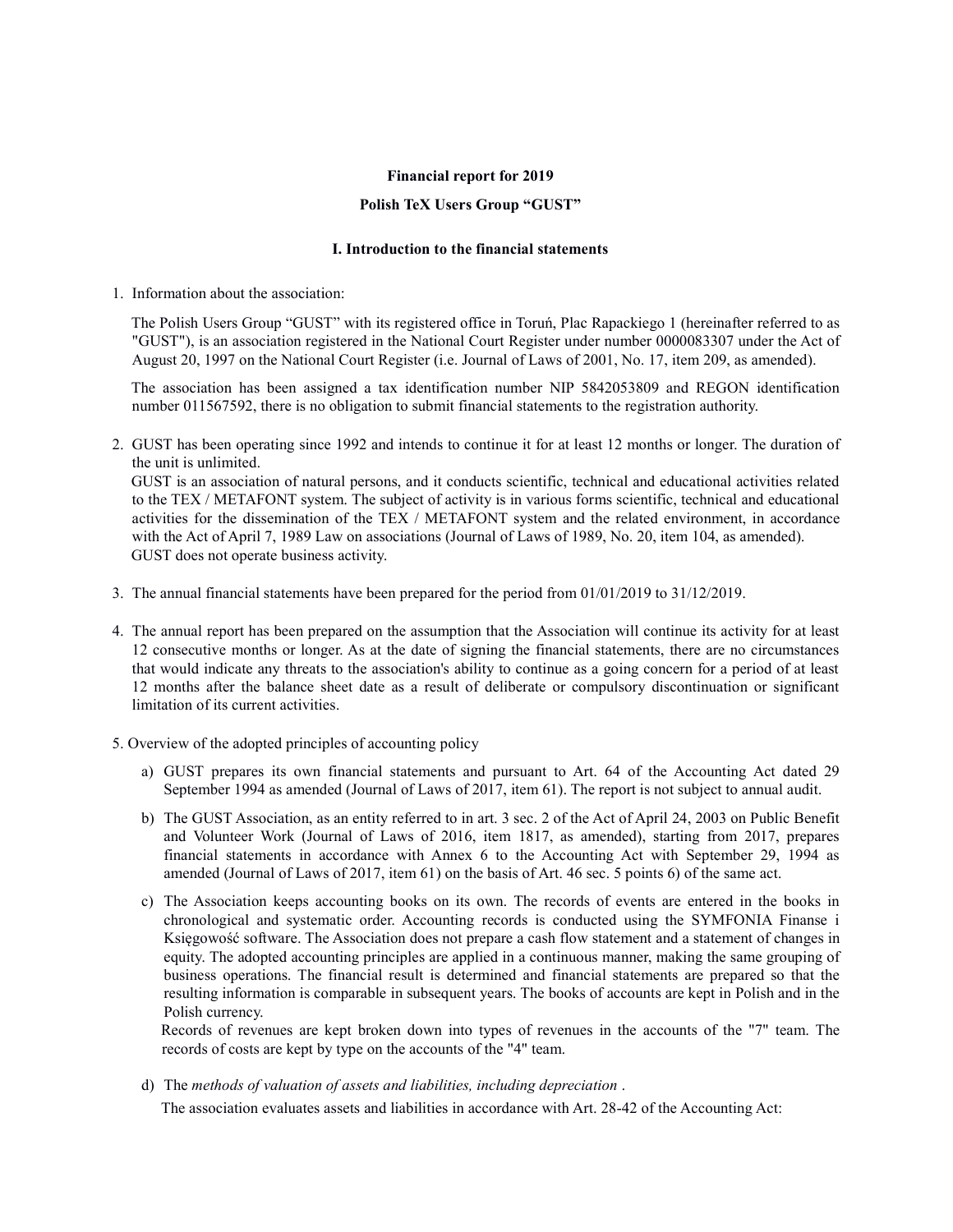- For the depreciation of fixed assets and intangible assets with an expected useful life longer than one year and the initial value exceeding PLN 3,500, the straight-line method of depreciation is used according to the rates specified as the maximum for tax purposes, in equal monthly installments, using the coefficients allowed by tax regulations increasing the rates amortization. Assets with an estimated useful life not exceeding one year and with an initial value not exceeding PLN 3,500 are charged to costs once.
- Tangible current assets are valued at purchase prices and their value is written off as costs at the time of purchase.
- Receivables are measured at amounts due.
- Domestic cash is valued at its nominal value.
- Liabilities are measured at the amount due,
- Long-term receivables, long-term investments, long-term prepayments, long-term inventories of financial assets, the entity does not have.
- Cash expressed in PLN is valued according to their nominal value.
- Cash expressed in foreign currencies is valued as at the balance sheet date at the average exchange rate established by the National Bank of Poland for that day.
- Exchange rate differences due to the valuation of currencies during the financial year and as at the balance sheet date are classified as revenues (positive) or financial costs (negative), respectively.
- Equity (funds) are measured at their nominal value.
- The entity did not create impairment losses on receivables.
- The entity did not create provisions for receivables.
- Revenues from statutory activities (membership fees and donations) are recognized during the year in the month of payments made.
- The costs of performing statutory tasks and the costs of the current activity of the association are recognized in the month in which these costs are incurred.
- *The Association* has no accruals.
- e) Determining the financial result .

The financial result for a given financial year includes all revenues generated in a given year and costs related to these revenues. The association's financial result is determined using a comparative variant.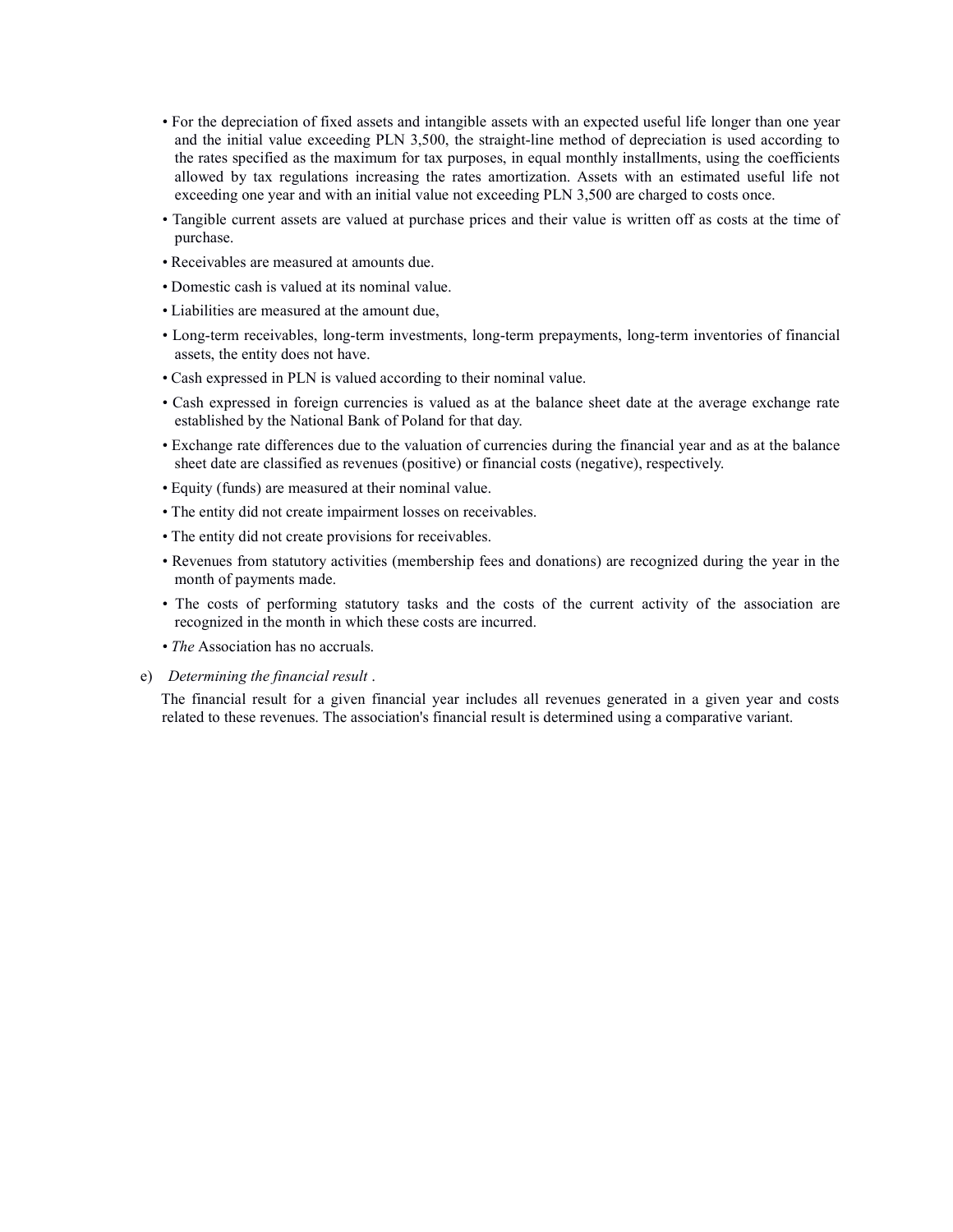Polska Grupa Użytkowników Systemu TeX - ,,GUST" Plac Rapackiego 1 87-100 Toruń

## BALANCE SHEET drawn up on December 31, 2019 calculation unit: PLN

|           | ItemLine                                   | As of the ending date |                       |
|-----------|--------------------------------------------|-----------------------|-----------------------|
|           |                                            | current year<br>2019  | previous year<br>2018 |
|           | <b>ASSETS</b>                              |                       |                       |
| A.        | <b>Fixed assets</b>                        | 842.24                | 2 5 2 6 . 4 4         |
| L.        | Intangible assets                          | 0.00                  | 0.00                  |
| Π.        | Tangible fixed assets                      | 842.24                | 2 5 2 6 . 4 4         |
| III.      | Long-term receivables                      | 0.00                  | 0.00                  |
| IV.       | Long term investments                      | 0.00                  | 0.00                  |
| V.        | Long-term prepayments                      | 0.00                  | 0.00                  |
| <b>B.</b> | <b>Current assets</b>                      | 33,082.64             | 36 374.45             |
| I.        | Inventory                                  | 0.00                  | $0.00\,$              |
| Π.        | Short-term receivables                     | 0.00                  | 399,00                |
| III.      | Short-term investments                     | 33,082.64             | 35,975.45             |
| IV.       | Short-term prepayments                     | 0.00                  | 0.00                  |
| C.        | Due contributions to the statutory fund    | 0.00                  | 0.00                  |
|           | <b>Total assets</b>                        | 33,924.88             | 38,900.89             |
|           | <b>LIABILITIES</b>                         |                       |                       |
| A.        | Own fund                                   | 33,666.88             | 38 231.10             |
| L.        | Statutory fund                             | 46,065.44             | 46,065.44             |
| Π.        | Other funds                                | 0.00                  | 0.00                  |
| III.      | Profit (loss) from previous years          | $-7,834.34$           | 0.00                  |
| IV.       | Net profit (loss)                          | $-4,564.22$           | $-7,834.34$           |
| <b>B.</b> | Liabilities and provisions for liabilities | 258.00                | 669.79                |
| L.        | Provisions for liabilities                 | 0.00                  | 0.00                  |
| $\Pi$ .   | Long-term liabilities                      | 0.00                  | 0.00                  |
| III.      | <b>Current liabilities</b>                 | 258.00                | 669.79                |
| IV.       | Accruals                                   | 0.00                  | 0.00                  |
|           | <b>Total liabilities</b>                   | 33,924.88             | 38,900.89             |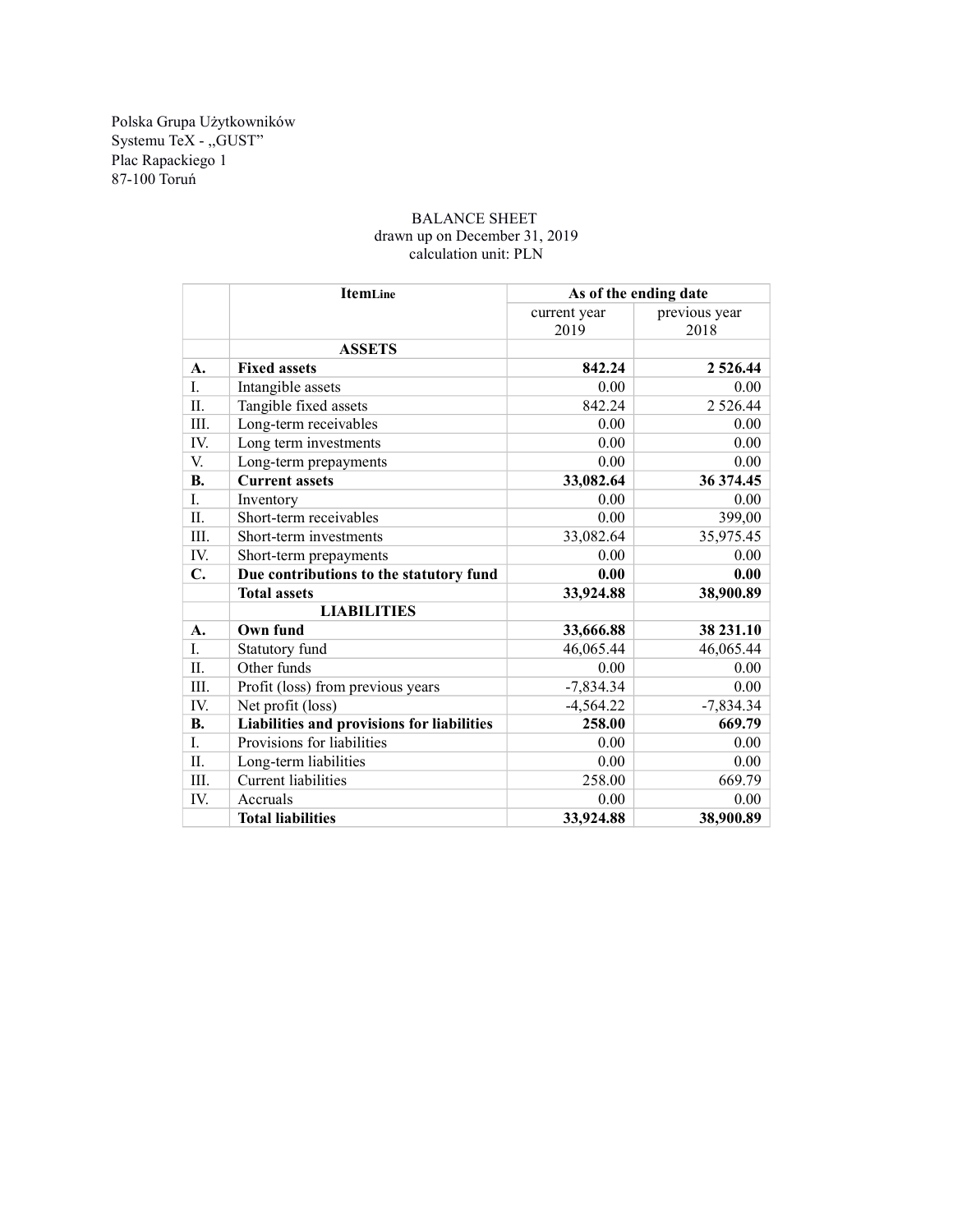Polska Grupa Użytkowników Systemu TeX - ,,GUST" Plac Rapackiego 1 87-100 Toruń

# PROFIT AND LOSS ACCOUNT for the period from 01/01/2019 to 31/12/2019

### calculation unit: PLN

| Line | <b>Item</b>                                         | Data for     |               |
|------|-----------------------------------------------------|--------------|---------------|
|      |                                                     | current year | previous year |
|      |                                                     | 2019         | 2018          |
| A.   | Income from statutory activities                    | 71,796.34    | 120 644.06    |
| I.   | Revenue from unpaid public benefit activities       | 0.00         | 0.00          |
| II.  | Revenues from paid public benefit activities        | 0.00         | 0.00          |
| III. | Revenue from other statutory activities             | 71,796.34    | 120 644.06    |
| В.   | <b>Costs of statutory activities</b>                | 76,439.02    | 116,614.60    |
| I.   | Costs of unpaid public benefit activity             | 0.00         | 0.00          |
| II.  | Costs of paid public benefit activity               | 0.00         | 0.00          |
| III. | Costs of other statutory activities                 | 76,439.02    | 116,614.60    |
| C.   | Profit (loss) on statutory activities (A - B)       | $-4642.68$   | 4,029.46      |
| D.   | Income from business activities                     | 0.00         | 0.00          |
| Ε.   | Business costs                                      | 0.00         | 0.00          |
| F.   | Profit (loss) on economic activity $(D - E)$        | 0.00         | 0.00          |
| G.   | General and administrative expenses                 | 6,834.92     | 7 3 3 1 . 3 0 |
| Н.   | Profit (loss) on operating activities $(C + F - G)$ | $-11,477.60$ | $-3,301.84$   |
| L.   | Other operating income                              | 0.00         | 0.00          |
| J.   | Other operating cost                                | 0.00         | 2,100.00      |
| K.   | Financial income                                    | 150.51       | 223.15        |
| L.   | Financial costs                                     | 1,071.47     | 2 655.65      |
| М.   | Gross profit (loss) $(H + 1 - J + K - L)$           | $-12,398.56$ | $-7,834.34$   |
| N.   | Income tax                                          | 0.00         | 0.00          |
| О.   | Net profit (loss) $(M - N)$                         | $-12,398.56$ | $-7,834.34$   |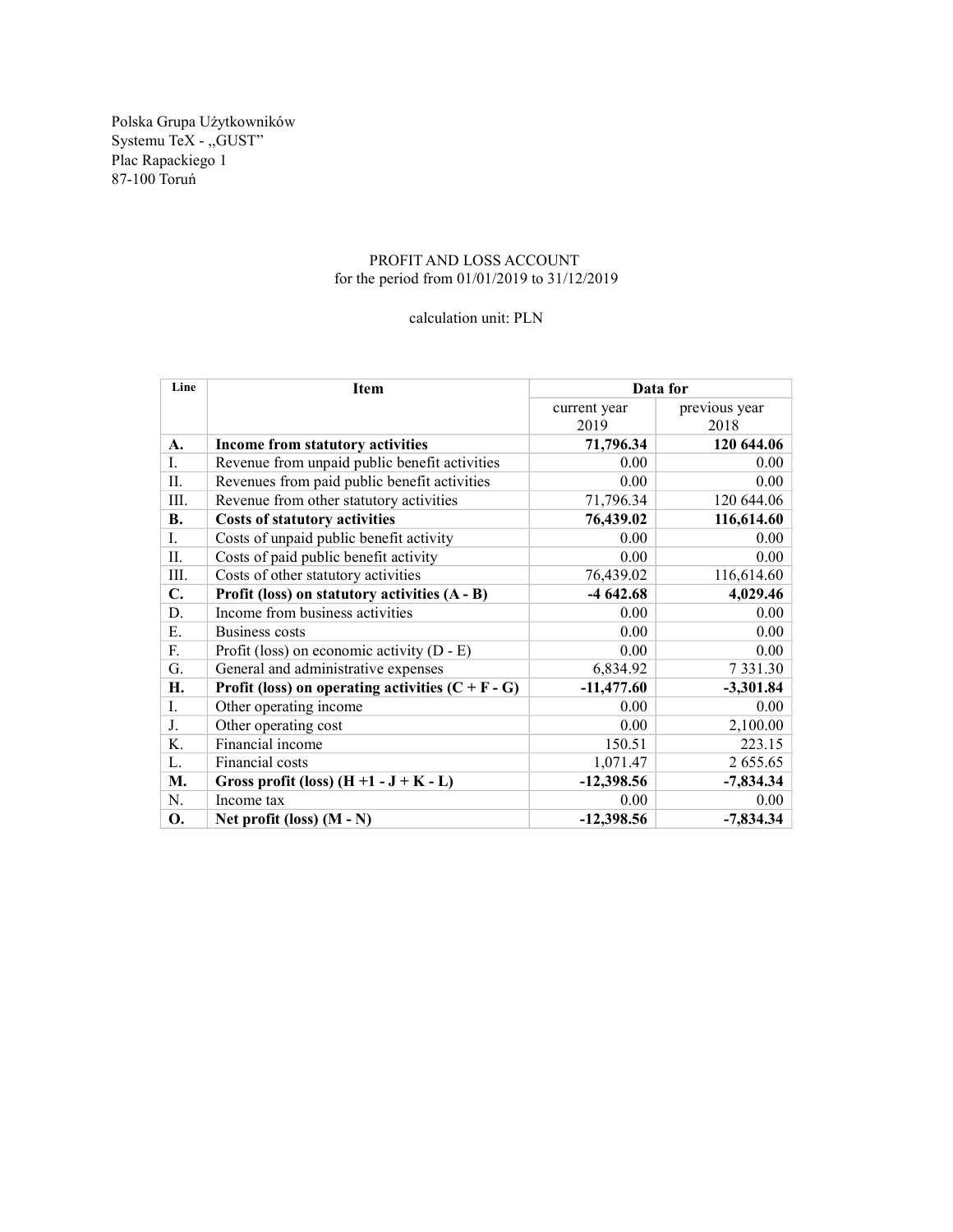# ADDITIONAL INFORMATION

to the financial statements for 2019 Polish TeX User Group "GUST"

I. Information on financial liabilities, including those related to debt financial instruments, guarantees and sureties or contingent liabilities

not applicable

II. Information about the amounts of advances and credits granted to the members of the administrative, management and supervisors

not applicable

#### III. Supplementary data on assets and liabilities

# Supplementary data on assets

| 1) Fixed assets                                                                                                                                                                                                                                                                                                                    |                |               |
|------------------------------------------------------------------------------------------------------------------------------------------------------------------------------------------------------------------------------------------------------------------------------------------------------------------------------------|----------------|---------------|
| The status of fixed assets as at December 31,                                                                                                                                                                                                                                                                                      |                | PLN 842.24    |
| 2019 is and includes:                                                                                                                                                                                                                                                                                                              |                |               |
| - initial value of gross tangible fixed assets in the amount                                                                                                                                                                                                                                                                       |                | PLN 9,452.85  |
| - redemption value as at December 31, 2019                                                                                                                                                                                                                                                                                         |                | PLN 8,610.61  |
| - the net value                                                                                                                                                                                                                                                                                                                    |                | PLN 842.24    |
| and decreased compared to the previous year by the amount, i.e.<br>by the value of redemption in 2019.                                                                                                                                                                                                                             |                | PLN 1,684.20  |
| In addition, the equipment of the unit (not classified as property, plant and equipment) includes:<br>- notebook with a gross value of PLN 1,638.00 purchased in March 2009<br>- notebook with a gross value of PLN 2,198.00 purchased in December 2011<br>- a printer with a gross value of PLN 865.92 purchased in February 2014 |                |               |
| 2) Current assets                                                                                                                                                                                                                                                                                                                  |                |               |
| Short-term investments are and                                                                                                                                                                                                                                                                                                     |                | PLN 33,082.64 |
| include:                                                                                                                                                                                                                                                                                                                           |                |               |
| - cash on hand for the amount                                                                                                                                                                                                                                                                                                      | <b>PLN</b>     | 718.20        |
| - cash in the current bank account for the amount                                                                                                                                                                                                                                                                                  |                | PLN 15,480.72 |
| - cash in term deposits for the amount of                                                                                                                                                                                                                                                                                          |                | PLN 15,329.19 |
| - cash in a foreign currency bank account in EUR (EUR 362.64)                                                                                                                                                                                                                                                                      |                |               |
| for value of                                                                                                                                                                                                                                                                                                                       |                | PLN 1,554.53  |
| Supplementary data on liabilities                                                                                                                                                                                                                                                                                                  |                |               |
| 1) The statutory fund as at December 31, 2019 is and has not<br>changed compared to the previous year                                                                                                                                                                                                                              |                | PLN 46,065.44 |
| 2) The net financial result for 2019 is negative in the amount and is a surplus of<br>costs over revenues                                                                                                                                                                                                                          | PLN -12,398.56 |               |
| 3) Short-term liabilities for the amount constituting income tax<br>liabilities PIT-4 and health insurance premiums for December 2019.                                                                                                                                                                                             |                | 258,00zł      |